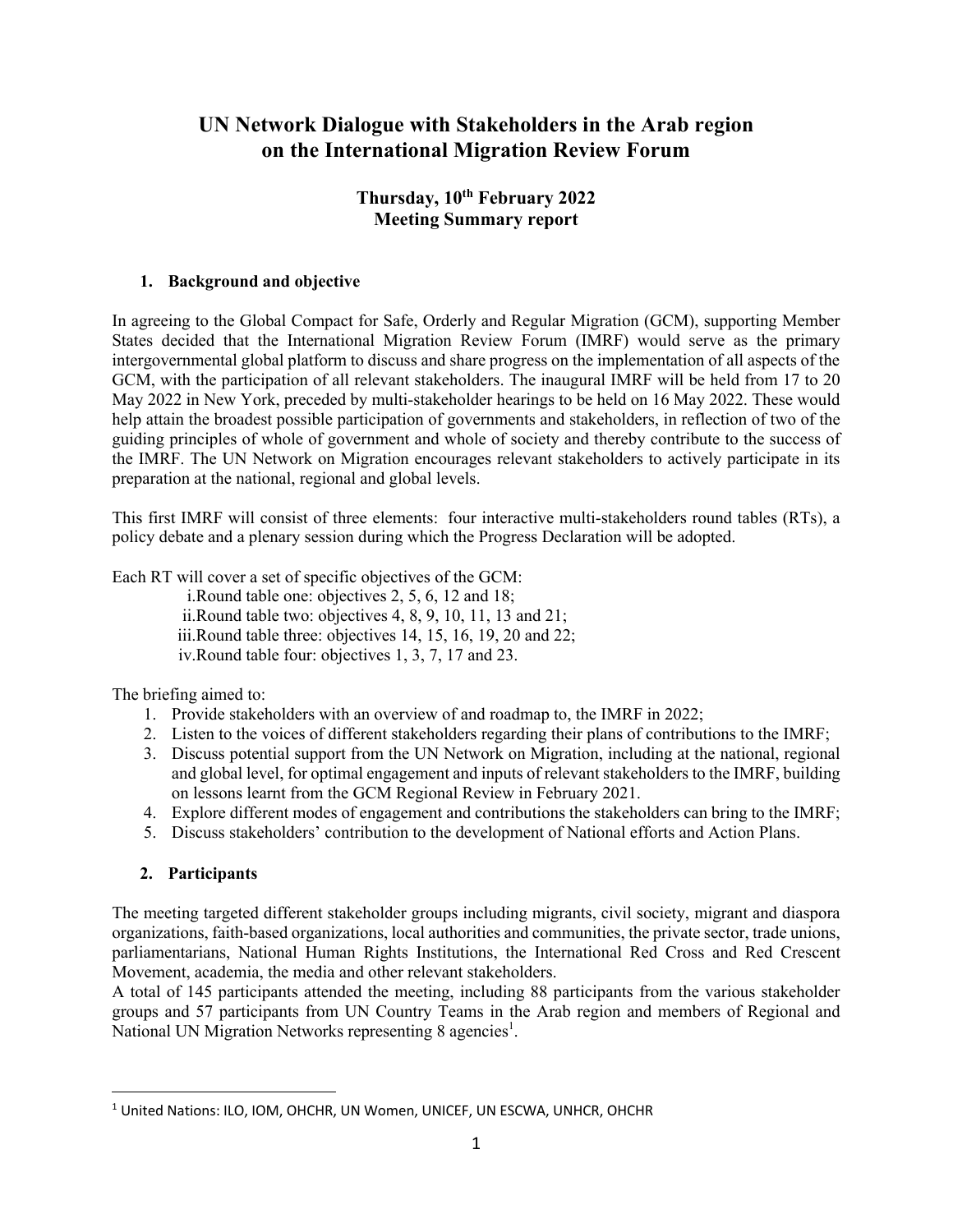#### **3. Summary of presentations and interventions**

The Master of Ceremony began with setting the scene of the meeting and introduced the objective of the meeting which is to inform the stakeholders on the upcoming IMRF as well as possible contributions and support from the UN Network on Migration.

# **Opening Remarks**

Ms. Amy Muedin, Deputy Head of UN Migration Secretariat thanked participants for joining the dialogue with stakeholders in the Arab region in preparation of the International Migration Review Forum in 2022 (IMRF) which will take place in May, highlighting the quadrennial meeting, at the highest political level, will serve to gauge progress made, while identifying persistent or emerging challenges to the implementation of the GCM. As this is the first IMRF, there is a unique opportunity to set the tone and ambition of the Forum, uphold the GCM's vision and guiding principles, and contribute to the drafting of key recommendations that will pave the way for the following four years.

#### **Summary and lessons learned from stakeholder engagement during the GCM regional review**

by Ms. Harsheth Virk, Regional Programme Coordinator, Anti-Human Trafficking and Migrant Smuggling, UNODC MENA Regional Office

- Between Oct 2020 and Feb 2021, there were six dialogues organized by the Regional UN Network on Migration including the two multi-stakeholder dialogues on 27 Oct and 3 Nov 2020; two dialogues held on 28 Jan and 4 Feb 2021 with the Inter-state Consultation Mechanisms and the Parliamentarians; a regional stakeholder consultation on Women Migrant Workers, Migrant Children and Youth and a multi-stakeholder consultation on 23 February.
- Throughout the consultative processes and the regional review conference, various stakeholders including 18 Member States were involved and participated.
- Identified good practices included inclusive participation from a list of relevant stakeholders compiled through regional and national UN networks on Migration, and careful selection of speakers to balance geographic and gender representation; information were also disseminated through all three languages (English, Arabic, and French).
- Areas to be improved included the limited participation from the region in global stakeholder consultations, as well as from specific stakeholder groups; therefore, there is need for more systematic engagement with stakeholders;
- Other areas for improvement can be to further enhance strategic communication to balance ensuring that information trickles down without overwhelming stakeholders; and to continue expanding our network of stakeholders in the region.

#### **Summary of the Stakeholders Inputs to the Regional Review**

by Ms. Rosal Fischer, UNICEF MENA Regional Office, Children on the Move Consultant

- On the 15th of February 2021, the UN Women Regional Office for the Arab States and the UNICEF Middle East and North Africa Regional Office co-organized a virtual Regional Stakeholder Consultation, Advancing GCM Implementation for Women Migrant Workers, Migrant Children and Youth in the Arab Region: Reviewing Progress and Addressing Continuing Challenges.
- The consultation brought together about 100 participants working on migration covering all Arab States from national, cross-regional and global perspectives. Stakeholders included youth and women migrants themselves and their support groups, regional/national networks, NGOs, CBOs, FBOs, academia, private sector, media, UN agency representatives and others.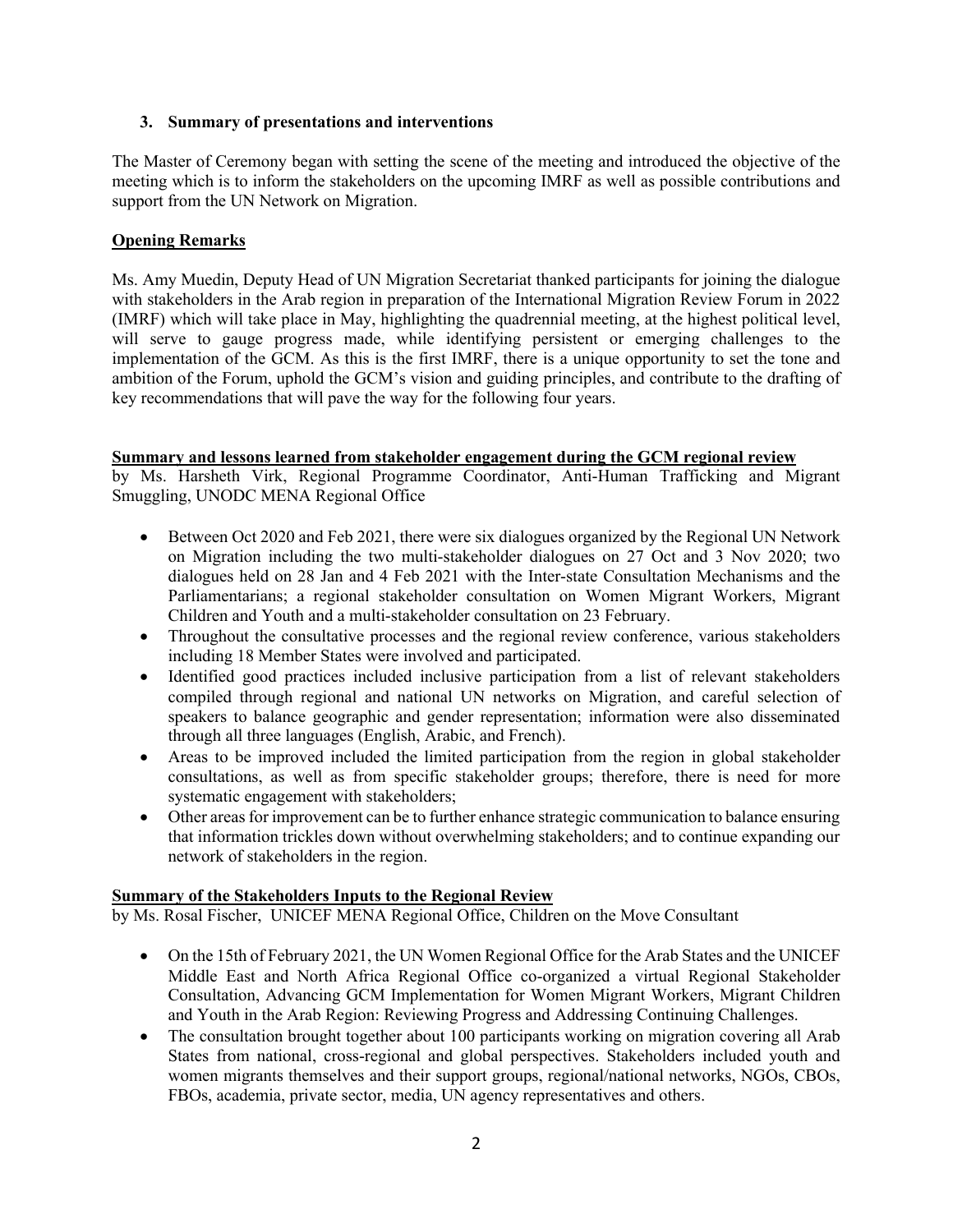• More details on the recommendations can be found here.

# **Summary of the Stakeholders Inputs to the Regional Review and the results of the stakeholder's study**

by Dr. Ayman Zohry, Expert on Population and Migration Studies

Dr. Zohry introduced the stakeholders' online survey on the implementation of the GCM in the MENA region was conducted on three following areas: 1) identify migration-related priorities in the region as well as key emerging issues; 2) highlight key trends, common challenges, and opportunities in implementing the GCM; 3) shed light on some gaps and promising practices from the region.

Survey findings are followings:

- The majority of respondents reported an improvement of the situation of migrants since the adoption of the GCM;
- Respondents identified the GCM objectives 1 (data), 2 (minimize adverse drivers), and 6 (recruitment and decent work) as priorities where countries need to make more efforts.
- Some of the preferred means of stakeholder engagement include: contribution to the process of developing national migration and asylum strategies; implement projects in partnership with government to improve migrants' protection; engagement through national committees to respond to migrants needs.
- Stakeholders reported they are engaged in the implementation of the GCM objectives 1 (data), 3 (information provision), 4 (legal identity and documentation), 6 (recruitment and decent work), 7 (reduce vulnerabilities), 15 (access to basic services), and 17 (eliminate discrimination).
- **Gaps and challenges** reported include: lack of coordination between actors and stakeholders; insufficient resources to implement the GCM objectives; lack of reliable data and information; a need for more comprehensive national policies for migration in some countries; negative impact of COVID-19 on receiving countries of migrants and refugees; and political instability in the region.
- **Promising practices** reported include: integrating migrants through making available socioeconomic integration programs; capacity building for local actors; the adoption of national migration strategies; better access to basic rights for migrants; collection of disaggregated data on migration; training for migrants for better vocational integration and access to decent work.

As a Rapporteur of the Multi-stakeholders Consultation held on 23 February 2021, Dr. Zohry also presented the key recommendations from the stakeholders: adopting the whole of society approach to ensure involvement of all stakeholders, monitoring the GCM implementation with enhanced data availability; encouraging more national and sub-national consultations to ensure the broadest participation in the GCM review; ensuring consistency between national laws and international framework for the protection of migrants; developing gender-sensitive migrant protection policies; emphasizing the role of cities in migration governance; and addressing the negative drivers of migration.

# **Open Discussion 1: Emerging priority issues for stakeholders in GCM implementation and gaps, challenges, best practices, and way forward**

Moderated by Dr. Ibrahim Awad, Professor of Global Affairs and Director, Center for Migration and Refugee Studies, the American University in Cairo, discussions were held in line with the following *guiding question:*

- *What are the emerging issues and additional challenges that have been observed that require attention since the Regional Review Conference in the Arab region?*
- *What is the current status of the gaps identified at the time of the Regional Review Conference? Have they been closed or worsened? If so, why?*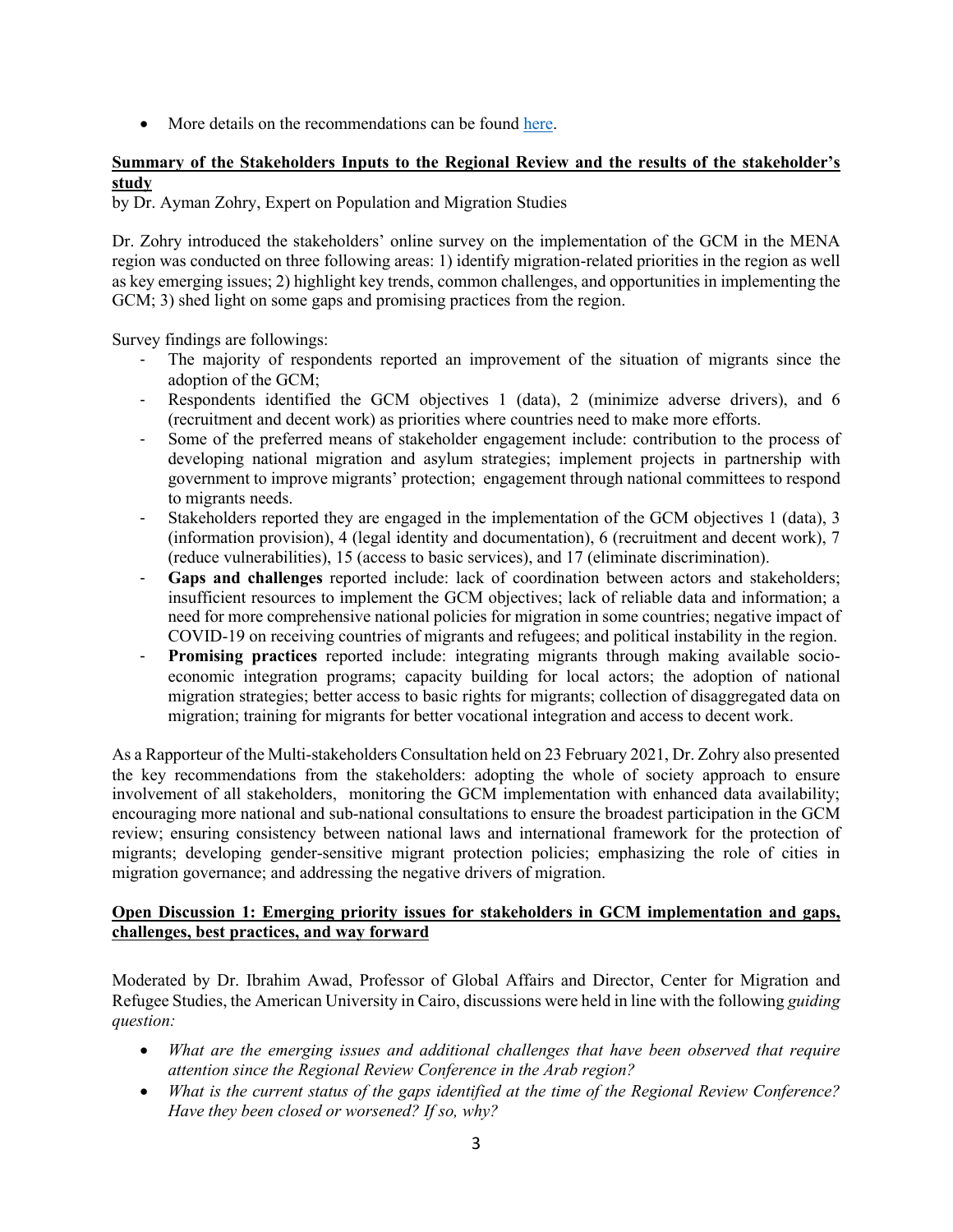• *What are the best practices and major achievements accomplished since the Regional Review and what were the roles that stakeholders played in such achievements?*

#### **Interventions from the Floor:**

#### *Mr. William Gois, Regional Coordinator, Migrant Forum in Asia*

The Civil Society Action Committee in its recently released document outlines 12 key areas of Global Civil Society Priorities in terms of implementation of GCM, which includes: just recovery from pandemic, climate change in coordination with, dealing with xenophobia, migrant workers' rights, creating regular pathways, alternatives for deportation and return, special concerns on children migrants protection, civil society engagement among others. Leading up to the IMRF, we want to highlight three following priorities to be included for discussion: 1) as we recover from COVID-19 pandemic we have to look into new social contract – in countries particular where there are many Asian migrant workers (what is needs is not only reform of Kafala system but a whole revamping of the system to set a decent work framework); 2) access to basic services especially with consideration of wage justice (many migrant workers were deprived of wages during the pandemic); 3) inclusion of migrants voice in policy consultations and advocacy.

#### *Ms. Sara El-Khatib, Field Migration Specialist for the MENA Region Solidarity Center*

Despite some progress made, we have not achieved the total abandonment of Kafala system in the region. We need alternatives for sponsorship system in the region - migrants are continuously drawn into sea and most migrants work in informal sector. We demand strong international cooperation to avoid dangerous pathways for migrants. In particular, we urge European governments to adopt human rights-based approach when it comes to migrant policy. The first IMRF through adopting a whole of society approach should provide an alternative migrant governance system in the region in line with international law and frameworks.

#### *Mr. Murtaza Khan, Regional Managing Partner (Middle East & Africa) at Fragomen*

Representing the business constituents as a business advisory group we have been actively engaged on Migration. In particular, in September last year we organized a business consultation meeting on migration, which was followed by a dialogue with governments in the region. For that, a research paper, titled *exploring the successes, opportunities, and challenges of business immigration frameworks in the Middle East* (reference) was prepared. The research findings show that: focusing on CGM Objectives 5, 6, 18, despite some positive development, more consistent approach across the region is required. In particular a focus on expanding migration pathways to categories that are in line with current business and industry requirements. Additionally migration pathways must take into account the need to support new emerging forms of work e.g. self sponsored for multi-employer scenarios, remote work. There is a call for more private sector consultations in the GCM review process, for example in terms of supporting nationalisation policies where local skills exist to move towards a coordinated achievable goal and also in ensuring that the regulatory position of equal rights translates into practice and implementation when it comes to gender related issues. For fair recruitment, private sector values the principle, and it is observed that the region is moving towards positive direction and there is a recognition that most companies that enforce best practices have standards higher than the minimum regulatory requirements and this is to be encouraged.

#### *Mr. Fabrizio Anzolini, MENA regional Migration Advisor, International Federation of Red Cross*

The IMRF will be an opportunity to further advocate for the rights of migrants and displaced populations. IFRC is providing humanitarian assistance including cash based assistance, psychosocial support and others to affected people, reaching millions of people in the region. The regional CGM consultations provide an opportunity for IFRC also to address some of gaps and challenges existing in the region. The Red Cross and Red Crescent Movement (RC/RC) took a proactive action such as formal establishment of the MENA RC/RC migration network, and development of route-based cross-regional programmes between Africa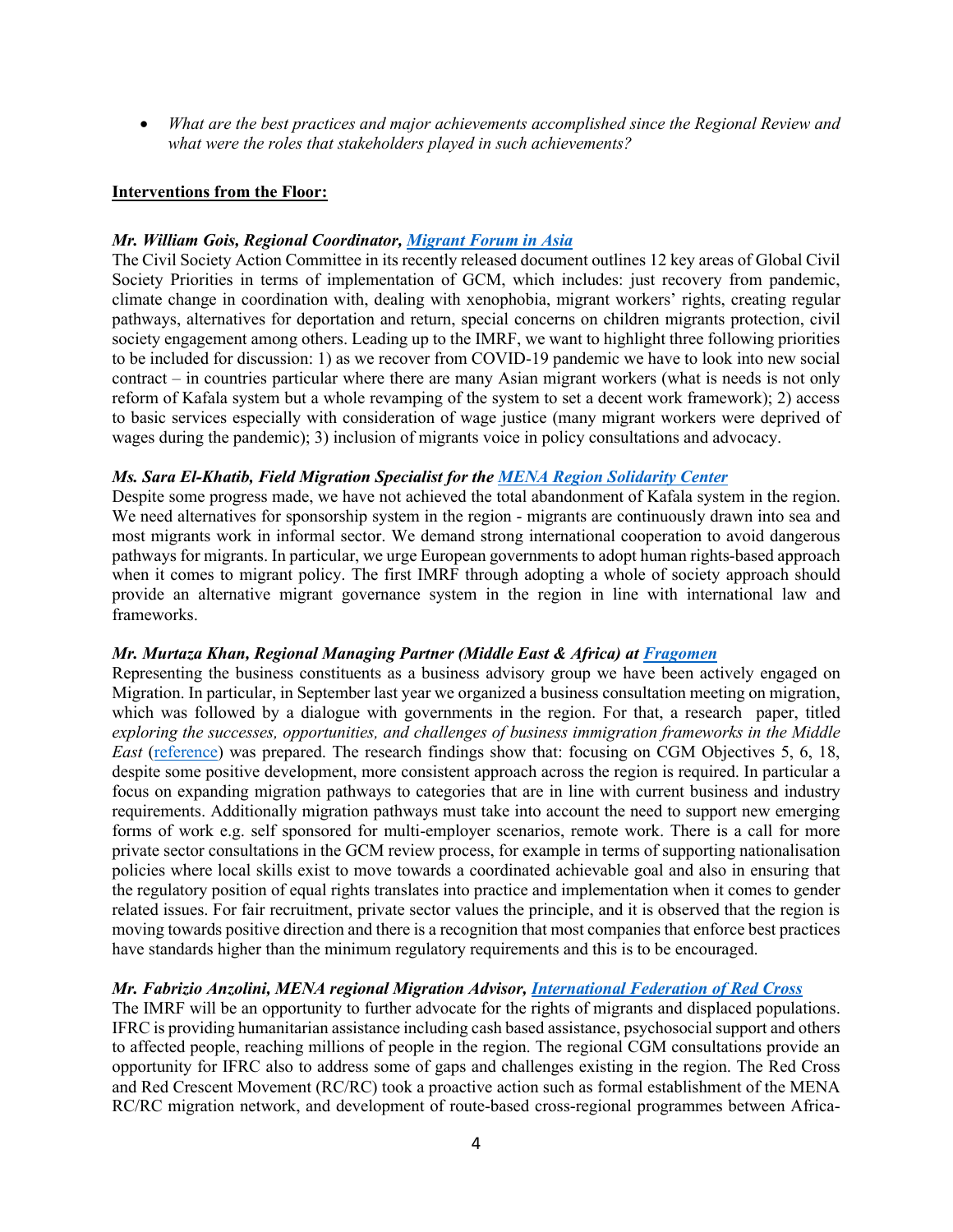MENA regions and different initiatives focus on different groups of vulnerable groups including children and women. We suggests following two priorities for the coming IMRF: 1) we need to work to change perspective of the States on migration, which is not an emergency issue, but something a structural and therefore embedded in all aspects of governance which reauires whole-of-government approach (not merely dealt by Ministry of Interior); 2) we need more coordination by building strong relationship among different actors including UN, NGOs, local civil societies since no one act alone when it comes to migration.

#### *Mr. Khalid Ramli, Heads of National Human Rights Council, Morocco*

The recently published report on the follow-up to the operationalization of the African Migration Observatory by the King Mohammed VI provides a progress made when it comes to GCM implementation in the region. However, there are still gaps and challenges remained: protection of migrants in digital platforms – we need to promote rights of migrants, however, the discrimination and xenophobia persists; and migrants' access to information should be improved. To tackle some of the challenges, the Moroccan National Human Rights Council conducted various workshops to promote the Marrakesh Compact. In addition, the Council places an emphasis on the role of civil society to implement the GCM to better promotion of migrant workers rights.

# *Ms. Sarah Badr, MENA Regional Lead, UN Major Group for Children and Youth (UNMGCY)*

On behalf of young migrants, we would like to highlight the pressing issue on education and upscaling. There are various obstacles in access quality education including language barriers, COVID-19 pandemic and digital literacy gap given that now all education platforms are moved to online because of the pandemic situation. In addition to education, youth migrants' fair access to all social services without discrimination is critical. Good practices are found in the region; however, they should be scaled up such as through skills development programmes. The IMRF should provide an opportunity to measure a clear progress in terms of GCM implementation to ensure no one is left behind.

# *Dr. Jocelyn DeJong, Professor, Faculty of Health Sciences, American University of Beirut*

The global COVID-19 response framework asks for an inclusive provision of treatment and vaccination, and there has been many good practices where migrants are taken into consideration for health care access through for example the use of digital applications. However, still there has not been much research on barriers of migrants in accessing health care system and also there is a gap in terms of sensitizing populations on migration. A recent collaboration with WHO on health and migration highlighted that disaggregated data (migration status, gender..etc) is imperative for further improving policy/programmes. Throughout the GCM review process, academics could play an important role in providing literature review, taking the views and engagement of next generations, as well as providing an independent critical analysis on the situation of migrants.

*Ms. Ghada Hammouda, member of business advisory group in Egypt* We want to emphasize the role of Private sector in the implementation of the GCM, and in particular in the context of COVID-19 recovery phase, it is a critical importance to take into consideration of the changing discourse of migration after experiencing the pandemic. Therefore, we are currently conducting a survey on labour migration governance and the result will be shared at the IMRF with all stakeholders. The report will provide recommendations for hopefully contributing to better policy on migration.

#### *Mr. William Warda, Hammurabi Human Rights Organization of Iraq*

We have conducted research with EU on border management and migration control in Iraq. Though the research is focusing on Iraq, still it has relevance throughout the regions. There is a problem in terms of accessing residency with relation to the Kafala system, and the majority of the countries in the region are not yet ready to host migrants in accordance with international framework. For this, we need further enhance capacity of states and relevant stakeholders. Due to legal status, most workers are working in informal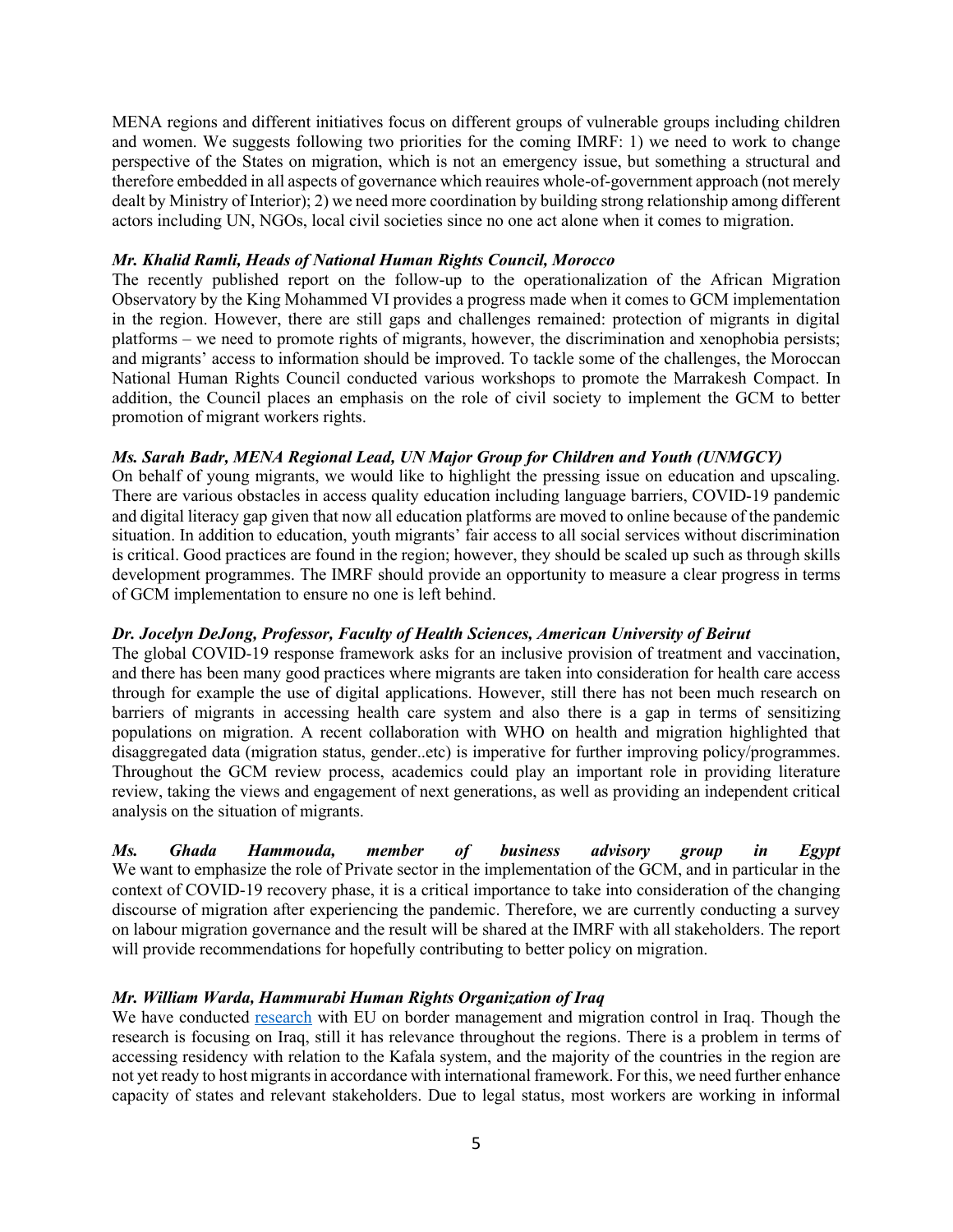sectors, exposing them to vulnerable to abuse, exploitation. There is an issue also on decent work and housing. In addition, to highlight that including Iraq, many countries in the region have not ratified the global compact on refugees.

#### *Ms. Rima Kalush migrants-rights.org in the Gulf region*

We want to raise two issues to be discussed at the IMRF as priorities: first, ongoing detention and deportation of thousands migrant workers in the Gulf region even during the pandemic - This has been worsening recent days and in violation of international laws; and second, the lack of data obscures progress across GCM objectives – affecting for example in wage protection system, reform on employment mobility, which raise questions how we evaluate our progress by incorporating migrant voices into the system.

# *Mr. Salim Korkmaz, UCLG-MEWA*

Representing the UCLG-MEWA based in Istanbul covering the region, I want to explain our work. There was an International forum in 2019 which led to the Gaziantep Declaration. One of the main outcomes of the forum is to reflect best practices on local solution on migration and after that we created a global task force on migration to follow up the Declaration. These are crucial to draw more local efforts in the GCM implementation.

#### **Overview on IMRF and how civil society organizations can engage in the forum**

by Ms. Monami Maulik, Civil Society Liaison Officer, UN Network on Migration Secretariat

Ms. Maulik introduced to the stakeholders that the UN Network on Migration is a collaborative platform of 39 UN entities with IOM serving as a coordinator. The GCM takes the whole of society approach in following up of implementation of GCM. Within the Arab region, there are currently 15 networks including recently joined Sudan, Tunisia and Lebanon. The IMRF will take place in May 2022 which will be preceded by a one-day interactive multi-stakeholder hearing on 16 May. It is a high-level event with government's highest-level representation. The roadmap towards the Forum is in February Migration Week launch of UN Secretary General's Report on the GCM, consultation with stakeholders, in March registration open. Entry points for stakeholder engagement includes: voluntary GCM reviews, pledging initiative, dialogue series, platforms for stakeholder engagement at country/regional level, migration network hub discussions, migration week (SG's biennial report on the GCM), multi-stakeholder hearing, policy debate and round tables.

#### **Open Discussion 2: Engagement modalities at the IMRF**

Moderated by Dr. Jean D'Cunha, Senior Global Advisor on International Migration, UN Women, discussions were held in line with the following *guiding questions:*

- *How can the widest, balanced geographical representation of stakeholders be ensured in the process?*
- *Are there any types of stakeholders that would face particular difficulties participating? How to ensure participation of migrants? How to ensure balanced participation from across the region?*
- *What types of inputs are envisioned to the IMRF?*
- *What are the main challenges and opportunities observed by stakeholders who participated in the GCM regional review process?*
- *What are some good practices and lessons learnt from the national level engagement?*

Participants from the floor asked questions about the guidance on CSO participation to the IMRF. Ms. Maulik responded that the IMRF is under the General Assembly's rules and regulations, and therefore, accreditation is required for CSOs to be registered for participation in person. It is well noted that many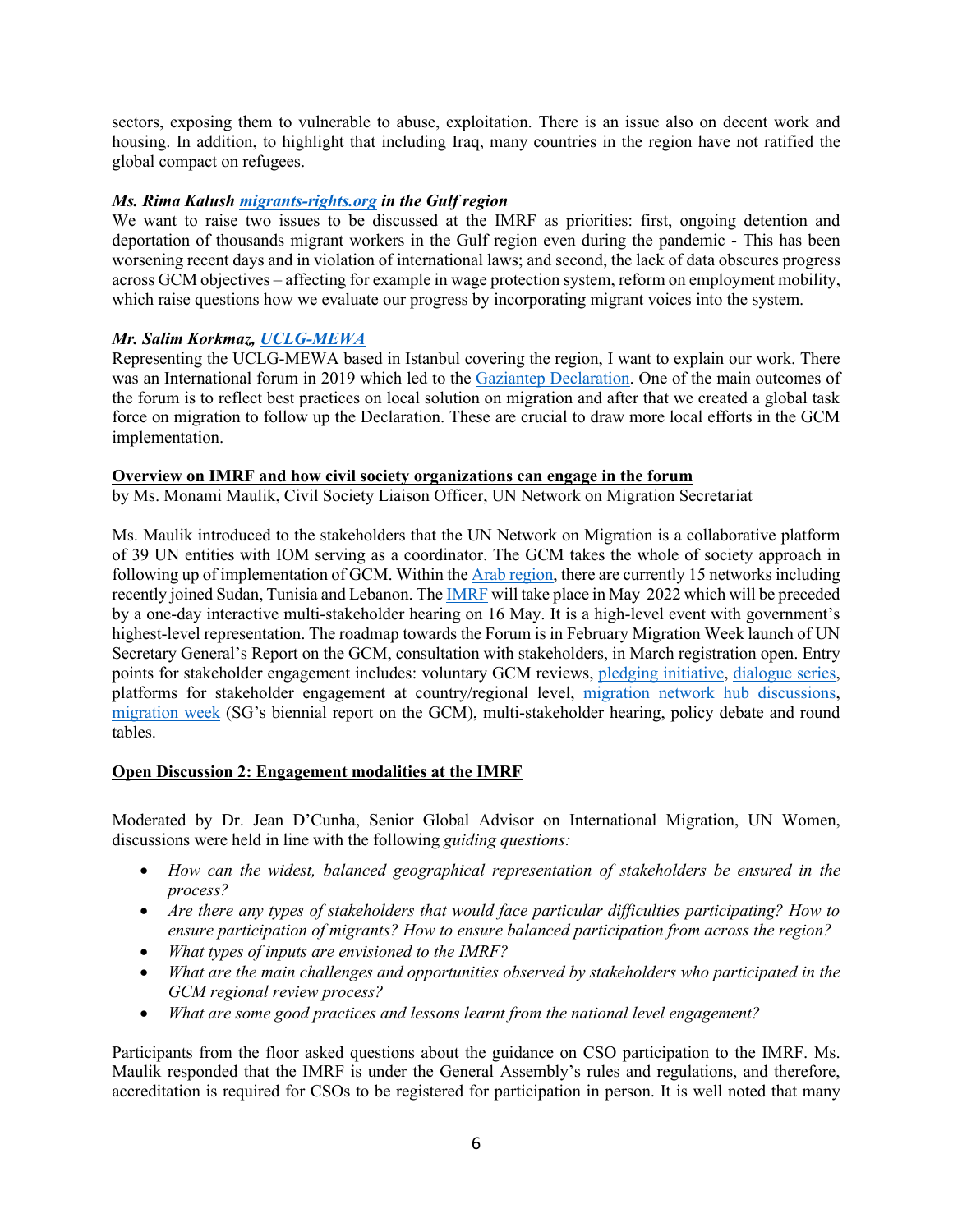migrants associations are not registered; and at this point in order to include those voices, organizations which have large seats among accredited are encouraged to provide seats to those migrant workers.

Another participant also asked about the difference between the UN Network on Migration and the working groups. At global level, stakeholder organizations are welcome to join global working groups across different thematic areas such as alternative to detention. At the country level, each UN Network on Migration has different engagement modalities with the government and stakeholder partners since it is primarily an internal coordination mechanism among the UN agencies. It was suggested that the stakeholders who wish to learn more about the UN Network on Migration and how they can contribute to the process to contact their local IOM office as the Coordinator of the UN Network on Migration for further information.

#### **Recapitulation of the Discussions**

by Ms. Sara Salman, Regional Advisor on Population Affairs, UN ESCWA

Thanking the active engagement and contribution of the participants, Ms. Salman summarised the key issues raised throughout the dialogue:

- Importance of continued whole of society approach
- Learn lessons from COVID-19 to improve migrants rights to health, education and other basic services
- Need to intensify skills development
- Better protect vulnerable migrants
- Revamping protection system for migrant workers
- Ensure engagement of all stakeholders at local as well as national level
- Strengthen advocacy empowering migrants' voices
- Put more efforts to combat xenophobia in the region
- Encourage more research by engaging academic institutions
- Create an enabling environment for evidence-based policy through improved data collection and partnership.

#### **Closing Remarks**

by Mrs. Carmela Godeau, Regional Director, IOM Regional Office for the Middle East and North Africa

Thanking all participants for the fruitful discussions, Mrs. Godeau once again highlighted the importance of a whole-of-society approach when it comes to implementing the GCM and its objectives, and therefore enhancing cooperation and partnerships, notably in the framework of the UN Networks on Migration, at country and regional level, will be key to ensuring the success of the IMRF.

She noted that there are 15 UN Networks on Migration in the region including three - Morocco, Iraq and Egypt are part of the Champion country initiative, helping other States to generate key insights, lessons learned and positive practices to support the implementation of the GCM in the region. At the same time, she encouraged relevant stakeholders to reach out and engage with the National Networks in their respective country to improve migration governance, together as "One".

She highlighted a key priority at present is to enhance participation as much as possible and ensure that stakeholders from the Arab region, both at country and regional levels, are actively giving inputs to the substantive elements building up to the IMRF. These include virtual consultations and webinars as well as written components such as engaging in the discussion platforms on the Migration Hub, submitting written entries to the Repository of practices and to the Network Secretariat as well as announcing pledges.